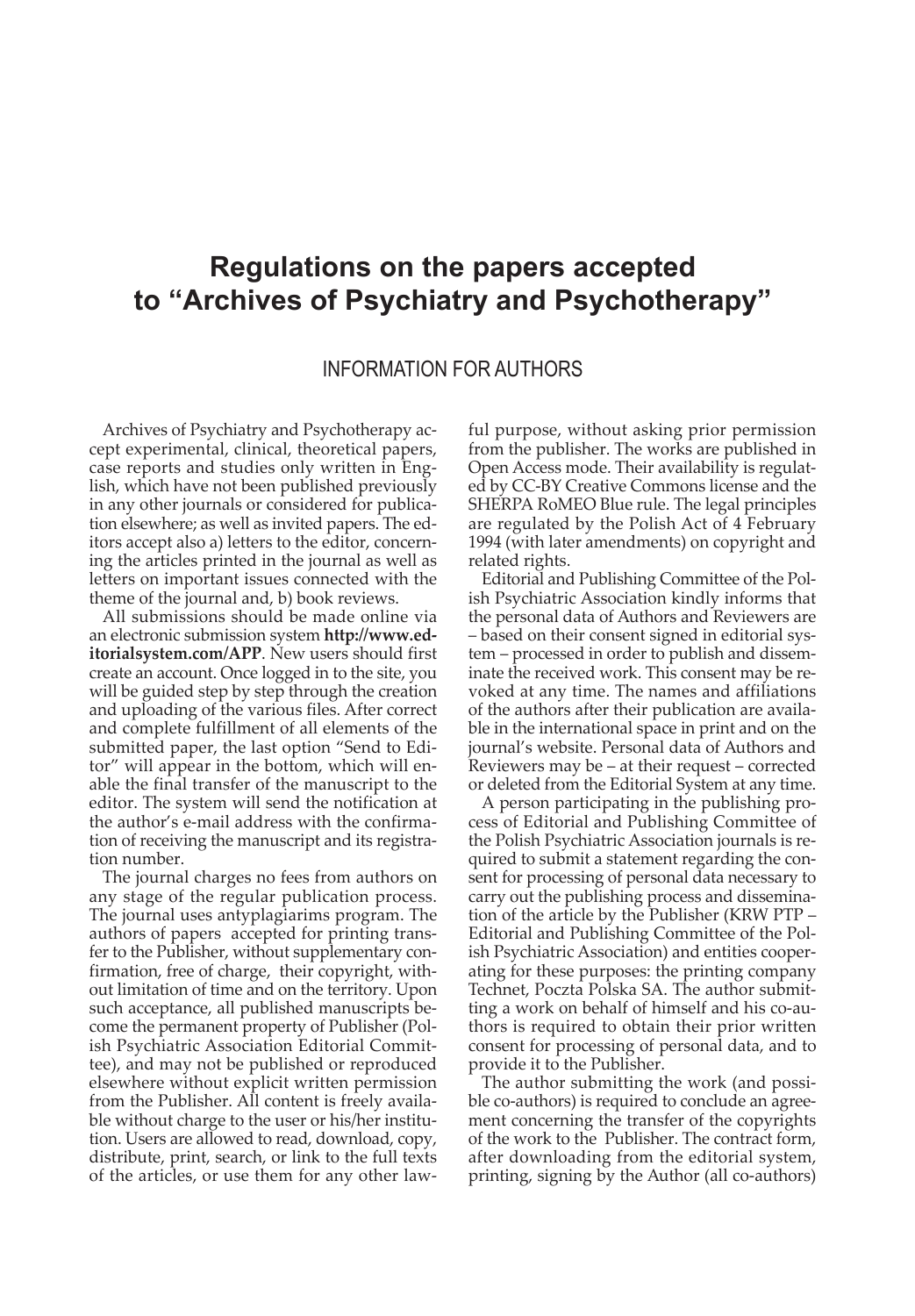and after scanning the document, must be entered into this system during the submission of the work. After accepting the work for publication, the Author may receive a copy of the contract signed by the person representing the Publisher.

All papers will undergo a rigorous peer review, based on initial editor screening and anonymous refereeing by at least two independent expert referees. Journal Policy regulates a double-blind review process; authors and reviewers remain anonymous. To permit anonymous review, identifying information about the authors and their affiliations should not appear in the body of the manuscript. These details must be entered when proceeding through submission At least one of the reviewers should be affiliated in a foreign institution than the author(s).

Authors may also track the status of their manuscript using the online submission system. After receiving the reviews, the author is asked to send a paper including the reviewers' remarks by entering the manuscript in the same way as during submission. For all successfully published articles, a PDF file of the paper will be send in the corresponding author's email address at no cost.

All papers submitted to the journal should follow the below directive:

Manuscripts have to be presented in Word up to 16 MB and should not exceed 20 standard pages (1800 signs per page, spacing included), including illustrations, tables and references. The length of the letters to the editor should not exceed 5 pages of normalized text, whilst the book reviews should not exceed 2 pages.

The first page of the paper should contain: the title (very brief, if necessary a subtitle may be used), key words (3-5) and abstract minimum 100 up to 250 words, **which need to be entered in the appropriate window in the submission system**. The abstract of the research paper should include the below structure: the aim of the study, subject or material and methods, results, discussion, conclusions.

The font should be Times New Roman 12, double-spaced; minimum margins: left 3.5 cm, right 1 cm, top 3.5 cm, bottom 3 cm. Pages should be numbered in the middle of the page heading. Titles and sub-titles should not be written in capital letters. As regards numbers, decimal fractions should be separated from units with a period and not a coma.

The text cannot include any special layout tools like double spacing, bold, or capital letters. The layout of the mid-titles and that of the tables

is selected by the Editor according to the homogeneous layout of the journal.

The authors are obliged to mention if they have been aided by any grant in their research. The information on this should be place in the window under additional information in the submission system. Also all potential conflicts of interest for all authors must be disclosed. If authors have no interests to disclose, this must be explicitly stated. This should be placed in a separate note in the statement window in the submission system. In the same way authors must inform on their given participation scope in the work (e.g. author of the conception, aims, methods, study protocol). In case of an even participation in the making of the publication, this should be clearly noted alongside each of the authors' names. The corresponding author should affirm that he or she has access to all data from the study, both what is reported and what is unreported. The corresponding authors also confirm that there was no editorial direction or censorship from the sponsors. Manuscripts including the results of examination of patients (involving a risk element) must have a copy of the written approval issued by the ethical committee attached or the statement that author received such approval. **All this information should be placed under the author's statement document in the separate window in the submission system.**

The authors are requested to use proper psychiatric vocabulary and international names of medicines (not trade ones). SI abbreviations should be used.

Tables should be prepared in MS Word for Windows, graphs in MS Excel and drawings in Corel Draw. Drawings and tables should not be wider than 13 cm and should be capable of reduction.

Drawings should be saved as black and white (256 shades of grey) in the EPS or TIFF format, 300 dpi and the size in which they will be printed. Shades of grey or patterns should be used for filling the drawings and graphs. Illustrations can be submitted as halftone or colorful. They will be reproduced in black and white in the printed version of the journal, however, they will be saved in original colors in the Internet issue.

Content of the tables and descriptions of drawings should be written in Arial Narrow 10. The number of tables and drawings should be reduced to minimum. The author must obtain a written permission from the copyright holder of the previously published tables, illustrations and figures.